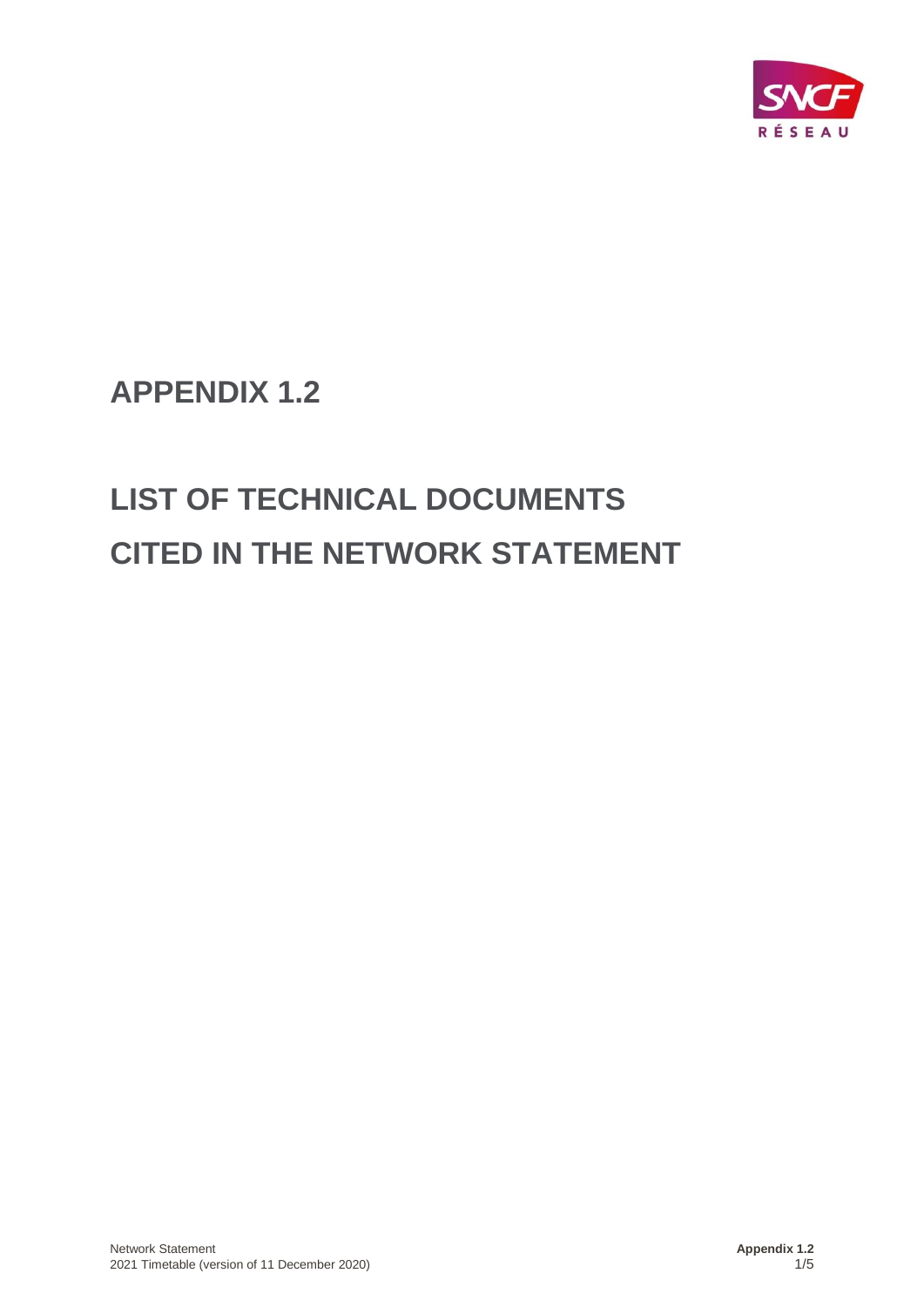**The technical documents listed below are cited in the Network Statement** (main document or appendices). The process to draft and update them is different from the processes used for the Network Statement.

#### **They are downloadable:**

- either on the ["Technical Documents"](http://www.sncf-reseau.fr/fr/les-documents-techniques-et-referentiels) page of the SNCF Réseau website, which may be accessed from the "DRR" page [\(www.sncf-reseau.fr/drr\)](http://www.sncf-reseau.fr/drr);
- or from the [Customer and Partner Portal](http://extranet.rff.fr/) (Doc.Explore IS or documentation space), accessible via the SNCF Réseau website, in the "extranet clients pro" area, when specified (contact: [SupportClients.SI@reseau.sncf.fr\)](mailto:SupportClients.SI@reseau.sncf.fr)

These documents can be updated between two Network Statement publications. The more recent version can thus be consulted on the indicated sites.

The **network maps** mentioned in the Network Statement they can be consulted on the SNCF Réseau: <https://www.sncf-reseau.com/fr/documentation/cartes-citees-dans-drr>

## **Operating documentation and specific operating rules**

This documentation is drawn up in application of articles 14 and 15 of Decree No. 2019. Texts in this category are not all cited in the Network Statement (for those that are, see in particular Chapter 2 of the Network Statement) and therefore do not all appear on the "Technical documents" page. However, they can all be accessed in the [Doc.Explore information system.](https://arcolex.rff.fr/login.aspx?ReturnUrl=/default.aspx)

#### • **Nationally applicable operating documents**

**Updating methods:** SNCF Réseau draws up a provisional work programme every year in December, based on requests from the railway companies filed before the previous September. SNCF Réseau communicates the provisional work programme at the beginning of the following year and reports on the progress made during the year. Each draft document and each update (except for minor or descriptive changes) is subject to consultation with the railway undertakings for a period of one month. The document is distributed via email. The amended draft, if applicable, is subject to a consultation at the EPSF for a period of two months. At the end of this process, the document (new or modified) is approved and published by SNCF Réseau.

The **Local Operating Instructions (CLE)** and **Technical Information (RT)** are published on Doc.Explore. They are updated after a one month consultation period with the parties being emailed them directly, except for minor or descriptive modifications.

- **Driver Information on Infrastructure Changes** (RFN-NG-SE 01 D-00-No.003)
- **Overriding traffic** (RFN-CG-MR 03 H-01-No.001)
- **Manoeuvre radio links** (RFN-IG-IF 06 A-14-No.002)
- **Temporary stabling of dangerous goods carriages** (RFN-CG-TR 02 E-04-No.003)
- **Rail lubrication** (RFN-IG-IF 02 B-31-No.001)

## • **Specific operating rules**

**Updating methods:** They are updated after a one month consultation period with the parties being emailed them directly, except for minor or descriptive modifications.

- **Manoeuvres of private siding owners on the national rail network** (RFN-IG-TR 01 A-00- No.005)
- **Rolling stock of private siding owners running on the national rail network. Approval. Maintenance** (RFN-CG-MR 03 A-00-No.002)
- **Requirements relating to the safety of regular tourist journeys on lines appearing in the Network Statement** (RFN-IG-TR 01 C-05-No.004)
- **Vehicles exclusively used for performing works on the national rail network:** Procedure for issuing, suspending, withdrawing traffic and work approvals - Checks (RFN-CG-MR 03 A-00-No.003)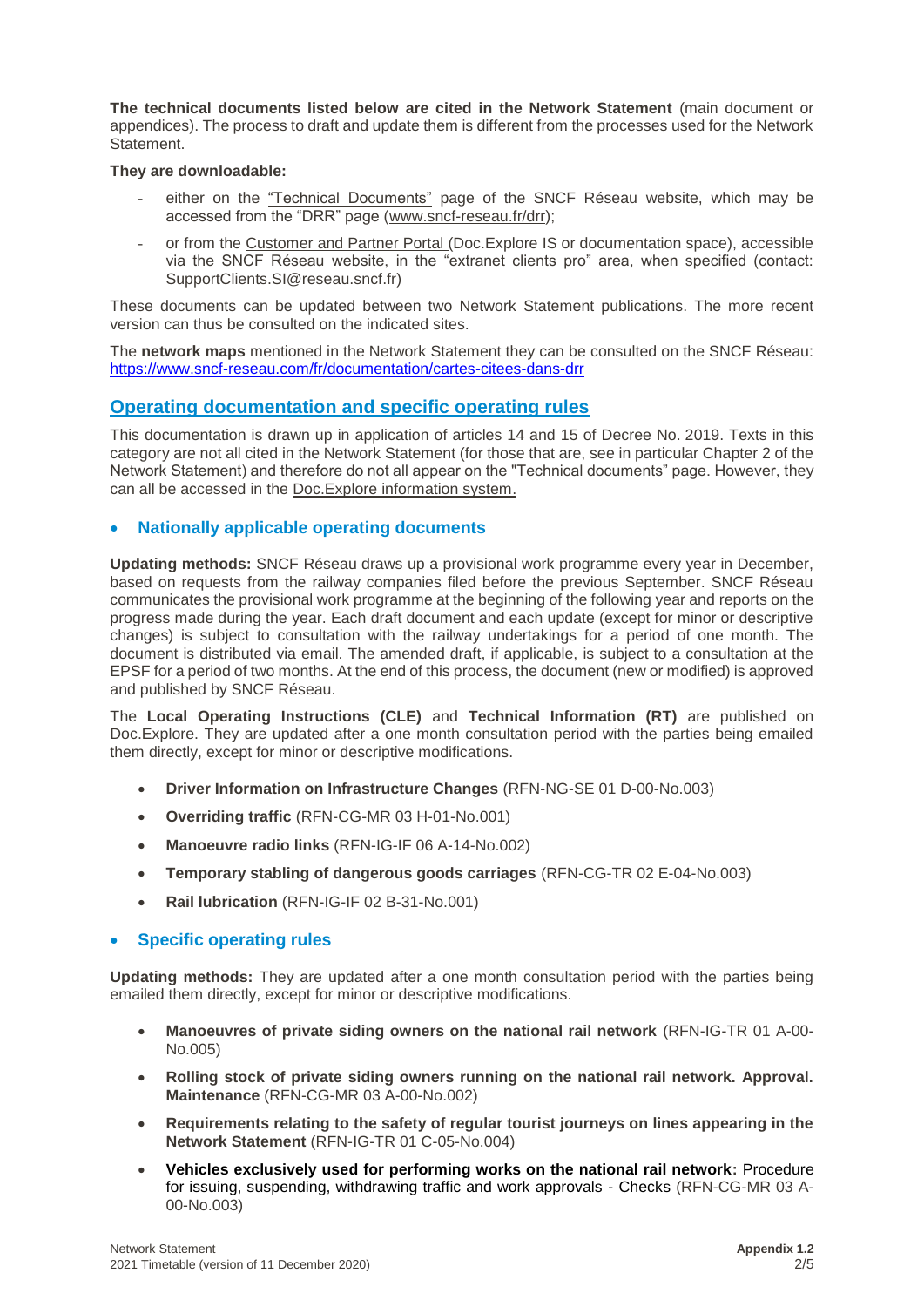• Vehicles exclusively used for performing works on the national rail network**:** *Technical characteristics* (RFN-CG-MR 03 A-00-No.005)*.*

## **Other documentation on rules or use of the network**

**Updating methods:** They are updated after a one month consultation period with the parties being emailed them directly, except for minor or descriptive modifications.

Main documents cited in Appendix 5 of the Network Statement (operational traffic management):

- **Operational traffic management rules** (RFN-IG-TR 04 C-01-No.001)
- **General management of regularity** (RFN–IG-OG 01 B-00-No.001 in the version applicable from 17/12/20018 )
- **Measures to be taken in snow conditions - Measures to be taken in case of frost or ice build-up** (RFN-CG-TR 04 C-04-No.006)
- **Prevention of the risk of deshunting. Role of the railway undertakings** (RFN-CG-SE 06 A-00-No.005)
- **Principles for operating single track lines with little traffic** (RFN-IG-SE 04 B-00-No.003)
- **Incidents and accidents - Report - Protective measures and Investigation** (RFN-IG-TR 04 D-03-No.001)

#### Documents cited in Chapters 2, 3 and 4 of the Network Statement

- **Management and supply to railway operators of security documents and presentation of the sites served** (RFN-IG-AG 07 A-05-No.001)
- **Rules of admission of rolling stock on the national rail network according to the track requests** (RFN-IG-MR 00 A-00-No.001)
- **Use of sidings** (RFN-IG-TR 01 A-00-No.004)
- **Reference document for refuelling points** (RFN-IG-TR 03 B-09-No.001)

## **Documentation linked to the allocation of capacity**

**Updating methods:** Email consultation of railway undertakings and other interested parties for a period of one month.

- **Manual for commercial capacity applicants** (AR3004)
- **Last minute capacity** (AR3001)
- **Guide for industrial dialogue** (AR30124)

#### **Updating methods: simple information by email**

- **Route schedule standards SA 2021 version 3 of 3 July 2020:**
- AR30172 Route schedule standards on national lines for the SA 2021.
- AR30173 Route schedule standards on regional lines for the SA 2021.
- AR30172 Route schedule standards in-station for the SA 2021.
- AR30175 Route schedule standards for sections equipped with IPCS and/or multipleplatform tracks with particular timetable conditions for the SA 2021.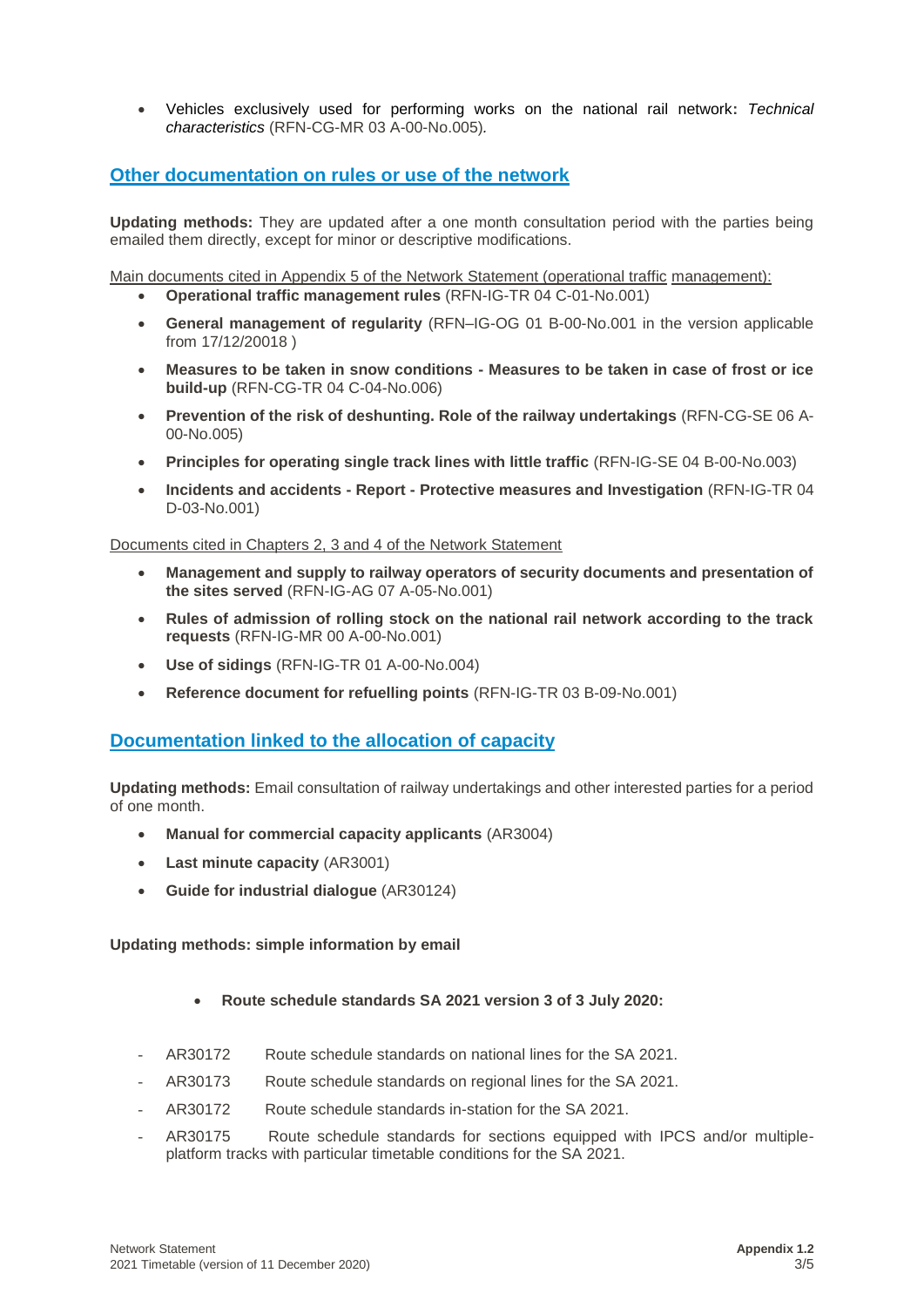- **Route schedule standards SA 2022 version 1 of 7 July 2020:**
- AR30179 Route schedule standards in-station for the SA 2022.
- AR30180 Route schedule standards on national lines for the SA 2022.
- AR30181 Route schedule standards on regional lines for the SA 2022.
- AR30182 Route schedule standards for sections equipped with IPCS and/or multipleplatform tracks with particular timetable conditions for the SA 2022.
- **List of so-called "structuring" stations** (RFN-CG-TR 01 B-07-No.900)
- **Reference document for the opening of lines, stations and posts of the SA 2018**, decreed in December 2016
- **Declaration of framework capacity**
- **Data necessary for the calculation of the steps, the determination of towable loads and acceleration capabilities** (AR30113)

# **Documentation linked to the Performance Improvement System (SAP)**

**Updating methods**: any modification, except minor modification, is subject to validation by the SAP Committee (COSAP) and is distributed by e-mail to the interested parties.

- **Performance Improvement System reference document** (RFN-IG-TR 04 C-01-No.014)
- **Guidelines for the justification of delays in Bréhat** (RFN-IG-TR 04 C-01-No.002)

## **Document linked to invoicing**

**Updating methods:** Email consultation of railway undertakings and other interested parties for a period of one month.

- **Tonnage data management rules for billing – 2021 timetable**
- **Technical document on the assignment of train path numbers to the market – 2021 timetable**

## **Forms**

- **Complaints form** (Appendix 7 of the Network Statement)
- **Application form for a certificate of compatibility of rolling stock** (Chapter 2.7 of the Network Statement)
- **Site Recognition Visit Request Form** (*Document to be completed in accordance with Article 401 of document RFN-IG-AG 07 A-05-No.001. "Management and supply to railway operators of security documents and presentation of the sites served")*
- **Sidings Request Form (need and return request)** (Chapter 4.9)
- **Application form for subscription to Doc. Explore** (Chapter 2.4.2)